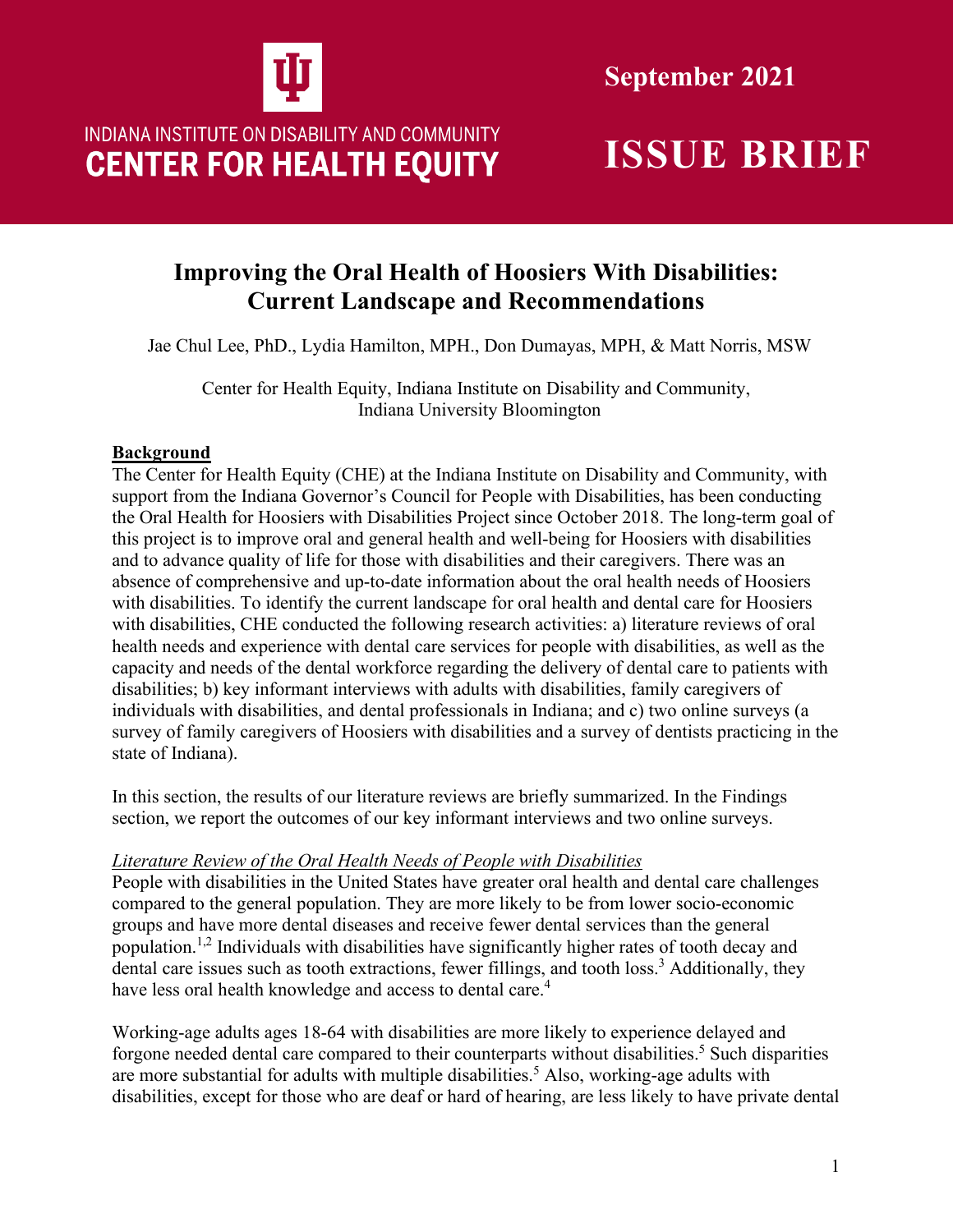insurance.5 Children with intellectual and developmental disabilities sometimes have trouble accessing dentists because providers are reluctant to provide care for those with more complex needs and behavior issues.<sup>6</sup> People with disabilities often encounter difficulty accessing and using dental care because of geographical distance,<sup>1</sup> physical barriers (e.g., inaccessible dental equipment and office including parking space and ramps),  $7-10$  and communication barriers.<sup>8</sup> Dental providers may not have ready access to appropriate forms of communication such as American Sign Language interpretation or alternative formats of written documents for people who are blind or have low vision.<sup>10</sup>

As facilitators of dental hygiene and dental care access, caregivers play an important role in the dental care and oral health of people with disabilities. But they can encounter challenges. Caregivers may lack knowledge about their child's dental history and about available dental services.<sup>11</sup> Caregivers may face financial constraints because some dental providers are unwilling to accept their child's insurance due to reimbursement issues or because treatment is expensive.<sup>11</sup> For caregivers supporting an individual with intellectual disabilities, some caregivers have concerns that the person may be aggressive if the caregiver attempted to help clean their teeth.<sup>12</sup> Negative prior experiences can make caregivers reluctant to help with oral care.<sup>12</sup>

## *Literature Review of the Capacity and Needs of the Oral Health Workforce Regarding Provision of Dental Care to People with Disabilities*

Many individuals with disabilities encounter challenges in finding a competent dentist who can meet their oral health needs. Dentists are sometimes unfamiliar with the challenges that people with disabilities experience in obtaining and receiving oral and dental care,<sup>13</sup> or they do not have adequate training and experience treating this group.<sup>7</sup> Major barriers reported by dentists and hygienists in seeing patients with disabilities include behavior management of a patient, inadequate training/experience, the severity of a patient's condition, inadequately trained staff, accessibility of their facility, limited treatment time, and inadequate insurance reimbursement. 6,14-16

Efforts have been made to ensure that dental professionals address the oral health needs of people with disabilities. In 2004, the Commission on Dental Accreditation (CODA) initiated a requirement that dental students be competent in assessing the treatment needs of people with special health care needs by January 1, 2006 (SHCN).<sup>17</sup> Patients with SHCN include those with developmental disabilities, cognitive impairment, complex medical problems, significant physical limitations, as well as vulnerable older adults.<sup>18</sup> Additionally, in 2018, the American Dental Association (ADA) Principles of Ethics and Code of Professional Conduct was revised to include the provision that "dentists shall not refuse to accept patients into their practice or deny dental service to patients because of the patient's race, creed, color, gender, sexual orientation, gender identity, national origin or disability".19 Dentists are also required to refer to or consult with other dentists or medical professionals to meet a patient's care needs, if necessary.<sup>19</sup> As of 2020, predoctoral programs are required to train students to assess and manage the treatment of patients with special needs; dental hygiene program students must be competent in providing dental care to special needs patients; and dental assistant students must be familiar with patients with SHCN whose conditions would modify normal dental routines.<sup>20</sup>

Despite education and training requirements, dental students do not gain necessary experience treating patients with disabilities. Many dentists do not believe that their dental education prepared them to treat patients with disabilities.<sup>6,21,22</sup> Despite this lack of preparation, dental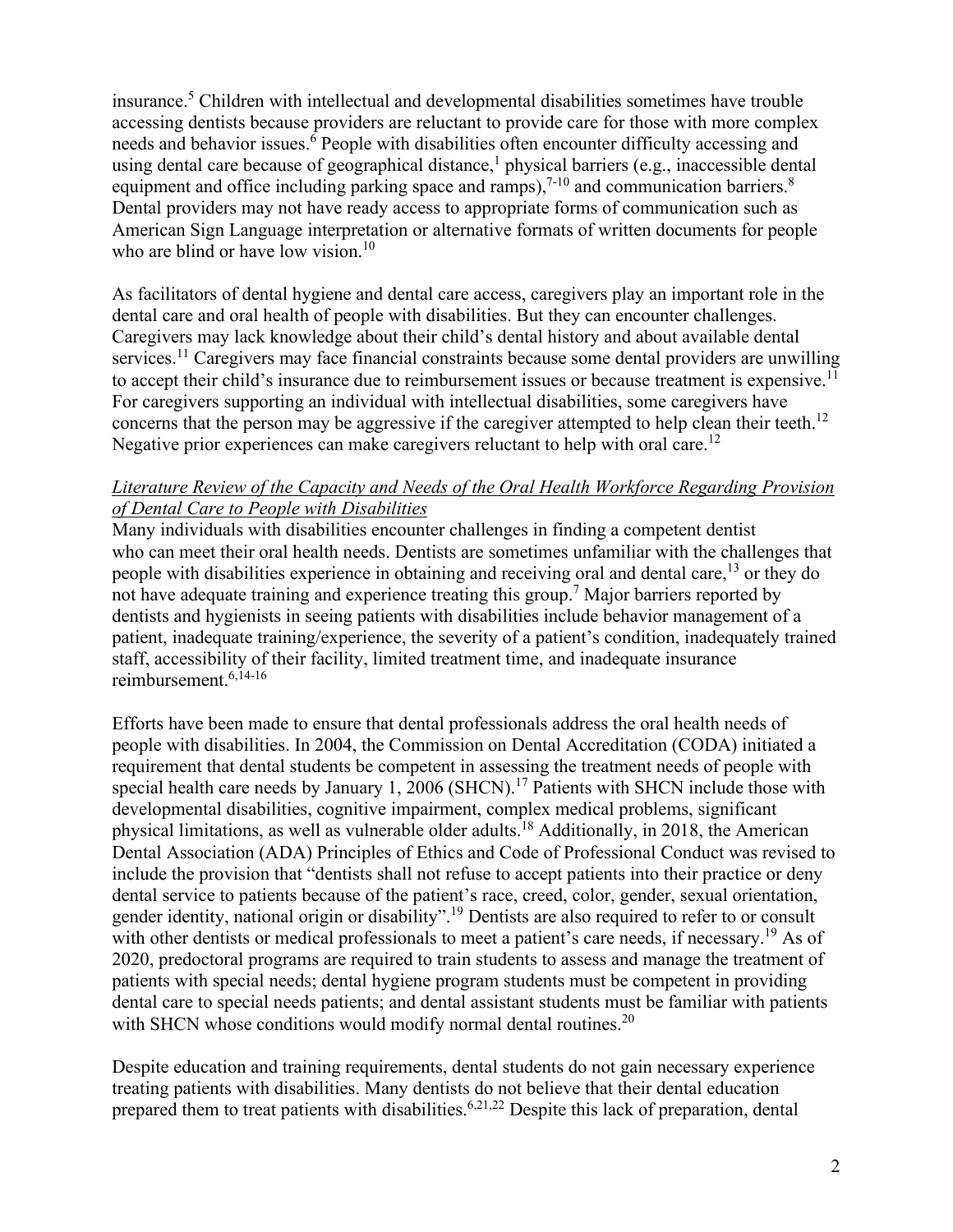students have a strong desire and intention to treat individuals with special needs.<sup>23-25</sup> Most dental hygiene programs provide information about patients with special needs, but only 42% of surveyed programs required students to gain clinical experience with patients with SHCN.<sup>26</sup> A survey of dental hygiene students and faculty found that the majority had not taken a formal course in disabilities or special education.27

## **Findings from Key Informant Interviews and Online Surveys**

## **Key Informant Interviews**

The Center for Health Equity conducted interviews with people with disabilities, family caregivers, and representatives of the dental workforce (dentists, university-level dental educators, researchers) in Indiana, to examine the oral health needs of Hoosiers with disabilities and the current capacity and needs of the Indiana dental workforce to meet those needs.

> *Everybody is saying we can't do it for this reason or that reason, and so nobody's doing anything. They think, we'll just send her to somebody else, but then you run out of somebody else's eventually and that's where we're at. We've run out of somebody else's.*

From the interviews with people with disabilities and family caregivers, the following themes became apparent: 1) disability status presents obstacles in receiving quality dental care services and maintaining at-home oral health care for people with disabilities; 2) people with disabilities may delay or forgo dental care because of costs; 3) oral home care may be challenging for some people with disabilities because of issues related to disability; 4) family caregivers experience frustrations when not included in planning and treatment decisions; 5) people with disabilities and families have found there is a lack of specialized dental services; and 6) the dental workforce in Indiana generally lacks the training and capacity to provide respectful, person-centered care and services to people with disabilities.<sup>28</sup>

> *Medicaid reimbursement is already less than traditional insurance coverage and then these individuals may require additional time and resources making the already lower reimbursement even lower to the dentist.*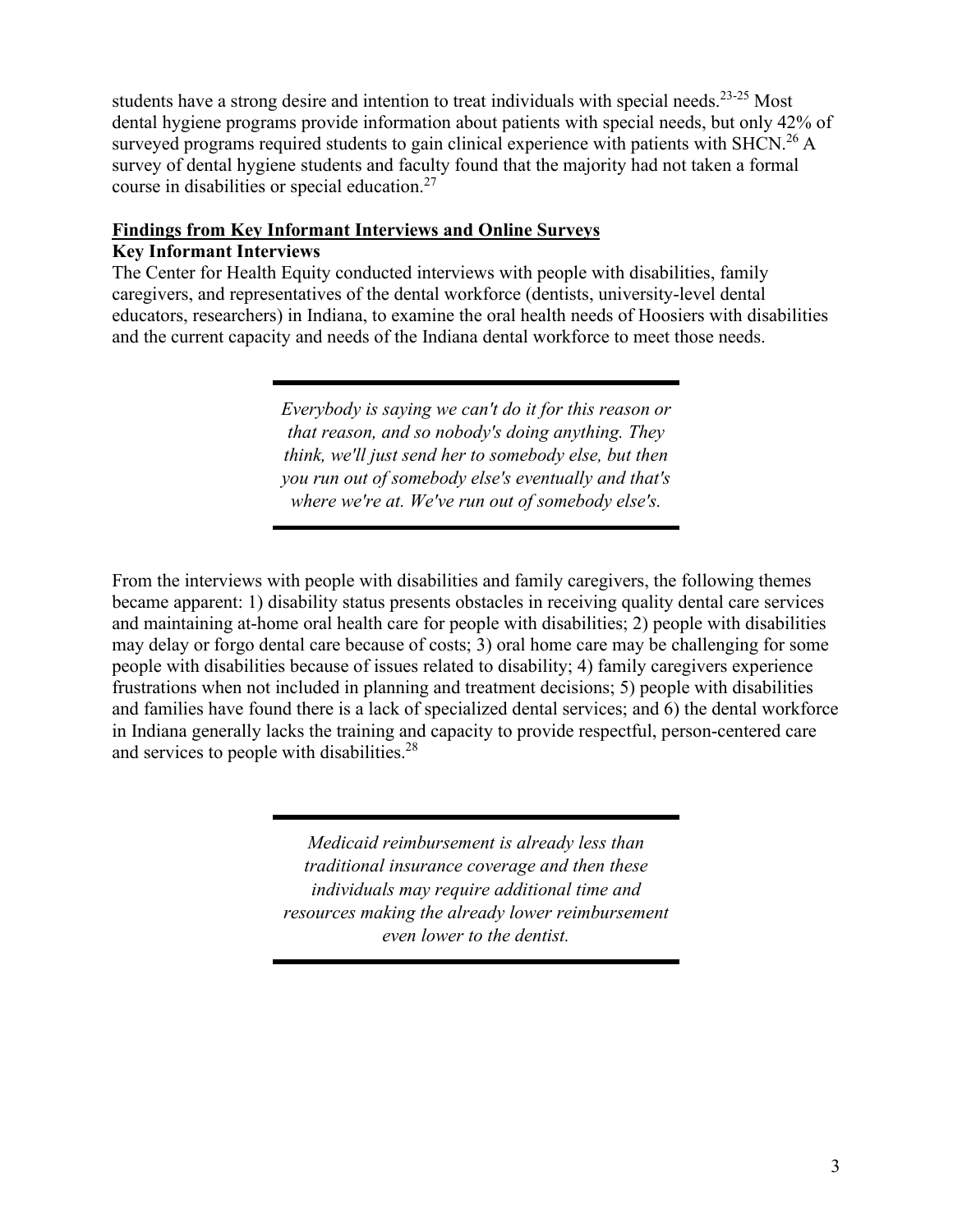The interviews with representatives of the dental workforce revealed the following themes: 1) there is limited training on how to work with people with disabilities in educational programs; 2) there is an overreliance on pediatric dentists to provide care for adults with disabilities; 3) there is a need to increase Medicaid reimbursement and dispel misconceptions regarding Medicaid programs and patients; 4) limited insurance coverage prevents people with disabilities from obtaining necessary dental health services; and 5) dentists have difficulty navigating the Medicaid system. Those themes indicate that insurance reforms are needed to improve access to dental care for people with disabilities, and that the provision of care for Hoosiers with disabilities is hindered by the lack of access to hospital-based services.<sup>29</sup>

> *I don't think that they get enough training, enough lectures, enough background to really feel comfortable working with patients with disabilities. It's the lack of training, lack of courses, lack of interaction between the students and the faculty and the clinic.*

### **Online Surveys**

### *Survey of Family Caregivers of Hoosiers with Disabilities*

The goal of this survey was to determine the oral health needs of people with disabilities in Indiana as perceived by their caregivers. The analytic sample consisted of 599 family caregivers who met the following inclusion criteria at the time of the survey: a) 18 years old and over, b) live in Indiana, and c) have a family member with a disability in Indiana for whom they were the primary caregiver. The following are highlights of the survey results  $30$ :

- Regarding the type of disability of their family members with disabilities, the respondents (family caregivers) reported independent living disability (57.3%) most commonly, followed by cognitive disability (50.8%) and self-care disability (43.9%). The top four conditions of those with disabilities were speech or language impairment (14.0%), learning disability (13.9%), autism spectrum disorder (10.2%), and intellectual disability  $(8.4\%)$ .
- The large majority of the respondents reported having a regular dentist (usual source of dental care [USDC]) which does not include a hospital emergency room, for the person with a disability (83.8%).
- For the respondents reporting no USDC, the top five common reasons were as follows:
	- o "Cannot find a dentist who is competent in working with individuals with disabilities" (17.2%)
	- $\circ$  "Family member's (the person with a disability) fear, apprehension, nervousness, or dislike of going to a dentist" (12.9%)
	- o "Concern that the person with a disability will have difficulty controlling his/her behavior"  $(11.8\%)$
	- o "Cannot afford care" (10.8%)
	- o "Cannot find a dentist who accepts insurance plan" (10.8%)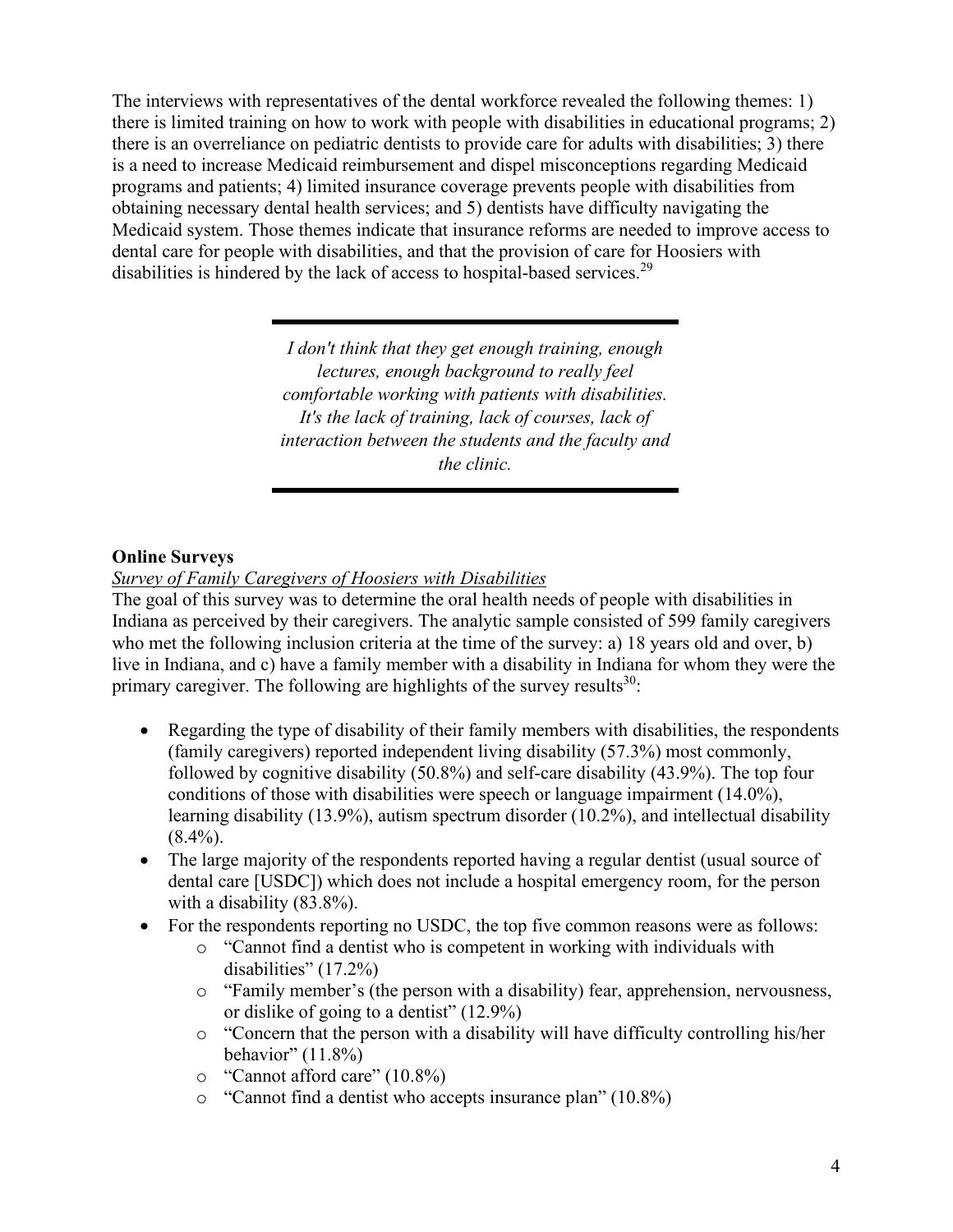- A large proportion of the respondents with a USDC for the person with a disability reported that the facilities of USDC for the family member were not accessible. Only 40.1% reported their dental providers provided accommodations for communication; 46.1% of dental providers had accessible entrances; 45.3% dental equipment; 48% office spaces; and 51.9% parking spaces.
- Nearly two-thirds of all respondents reported that they had taken the person with a disability to the hospital emergency room at least once in the past 12 months because of dental care or dental pain (66.3%).
- One in ten respondents reported that they *primarily* went to hospital emergency room for the dental care of the person with a disability (9.6%).
- More than one-third of the respondents  $(35.6%)$  reported that it took more than one hour to take the person with a disability to the dental office: 14.2% for 61 minutes to 90 minutes; 9.6% for 91 minutes to 120 minutes; and 11.8% for more than 2 hours.
- Half of the respondents reported a delayed dental care for their family member with a disability in the past 12 months (50.1%). The five main reasons were as follows:
	- o "No accommodation available for communication with dentists or oral health professionals" (13.3%)
	- o "COVID-19 pandemic" (13.3%)
	- o "Dentist too far away from where I live" (12.9%)
	- o "Family member's (the person with a disability) fear, apprehension, nervousness, or dislike of going to a dentist" (8.7%)
	- o "Dentist's office/clinic or dental equipment (for example, dental chair) not physically accessible" (7.2%)
- A significant proportion of the respondents reported that their family member with a disability had frequent or chronic difficulty in various oral health conditions during the past 12 months:
	- o "Toothache or sensitive teeth" (51.8%)
	- $\degree$  "Bleeding gums" (47.8%)
	- $\degree$  "Cavities" (44.6%)
	- o "Difficulty eating or chewing" (36.1%)
- Approximately one-third of the respondents reported that the person with a disability could "sometimes" perform at-home oral care (e.g., tooth brushing or flossing) on their own (31.1%). About one in seven respondents reported the person with a disability could "never" do it on their own  $(13.6\%)$ .
- More than half of the respondents reported that they needed education or training on providing at-home oral care for family members with disabilities (54.6%).

## *Survey of Indiana Dentists*

The goal of this survey was to determine the current capacity and needs of dentists practicing in Indiana regarding the provision of dental care to patients with disabilities. The analytic sample consisted of 142 dentists who met the following inclusion criteria at the time of the survey: a) 18 years old and over; b) currently hold an active dental license issued by Indiana; and c) currently provide dental care to patients in Indiana. The following are highlights of the survey results<sup>31</sup>:

• Approximately three-fourths of dentists reported general practice as their primary practice (73.2% for general practice vs. 26.6% for specialty practice). The most common specialty services routinely performed by dentists included: pediatric dentistry (16.5%),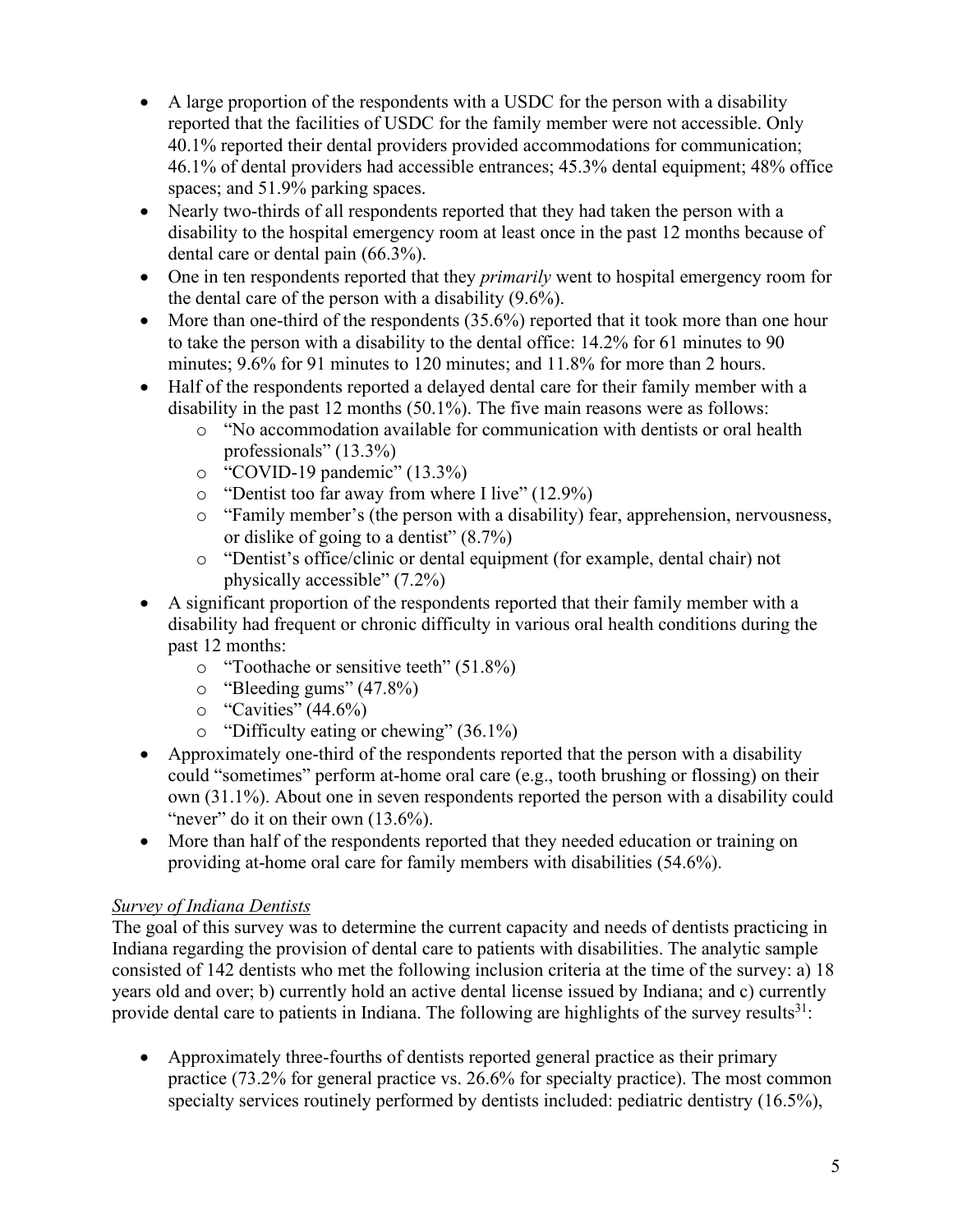prosthodontics (14.7%), oral and maxillofacial surgery (14.4%), periodontics (12.6%), and endodontics (11.7%).

- Only two in five dentists reported that they are currently enrolled as Indiana Medicaid providers (40.9%). Of those dentists enrolled, nearly three-fourths currently accept new Medicaid patients (74.1%).
- The three most selected reasons for dentists not enrolled as Medicaid providers or not accepting new Medicaid patients are as follows:
	- o "Low reimbursement rates" (27%)
	- o "Broken appointments (e.g., late cancellations/rescheduling or no-shows)"  $(17.6\%)$
	- o "Complicated paperwork" (14.8%)
- Three-fifths of the dentists reported that they planned to maintain their practice as is, in the next five years (59.0%), and that more than a quarter planned to retire (26.9%). Of those dentists planning to retire, 75% of them were enrolled as Medicaid providers.
- Most of the dentists "somewhat" agreed or "definitely" agreed that they were prepared to treat patients in various underserved population groups. The dentists reported that they felt least prepared for providing dental care to children with developmental disabilities (77.6%, "somewhat" agreed and "definitely" agreed combined), followed by children with sensory disabilities (80.3%), children with physical disabilities (83.2%), and adults with sensory disabilities  $(84.0\%)$ .
- The dentists reported their experience in special care dentistry through the following educational activities: academic training including didactic or clinical education (16.0%); residency training (15.6%); or continuing education (19.3%). Approximately 40 percent of the dentists reported their involvement in special care dentistry through clinical practice (37.9%).
- The dentists selected the following three as the most common barriers to their provision of dental care to individuals with disabilities:
	- o "Patient behavior" (23.0%)
	- o "Severity of disability" (22.6%)
	- o "Care is more time consuming" (10.3%)
- The dentists reported the following topics as most important for dental professionals to know regarding patients with disabilities:
	- o "Behavior management" (23.5%)
	- o "Effective strategies for communicating with patients" (15.1%)
	- o "How to reduce patients' anxiety" (13.0%)
	- o "Effective preparation for treating patients with disabilities in practice" (10.5%)

These four topics were also selected most frequently as training topics in which the dentists expressed interest if trainings were made available.

## **Conclusion**

The findings of our project research provide valuable information about the oral health needs of Hoosiers with disabilities, as well as the capacity and needs of the Indiana dental workforce in providing dental care to those with disabilities. The results of the key informant interviews and online surveys reinforce the findings of previous research indicating that people with disabilities face significant difficulties in obtaining dental care services and maintaining oral health at home; and that the dental workforce lacks the training and capacity to provide quality dental care to people with disabilities.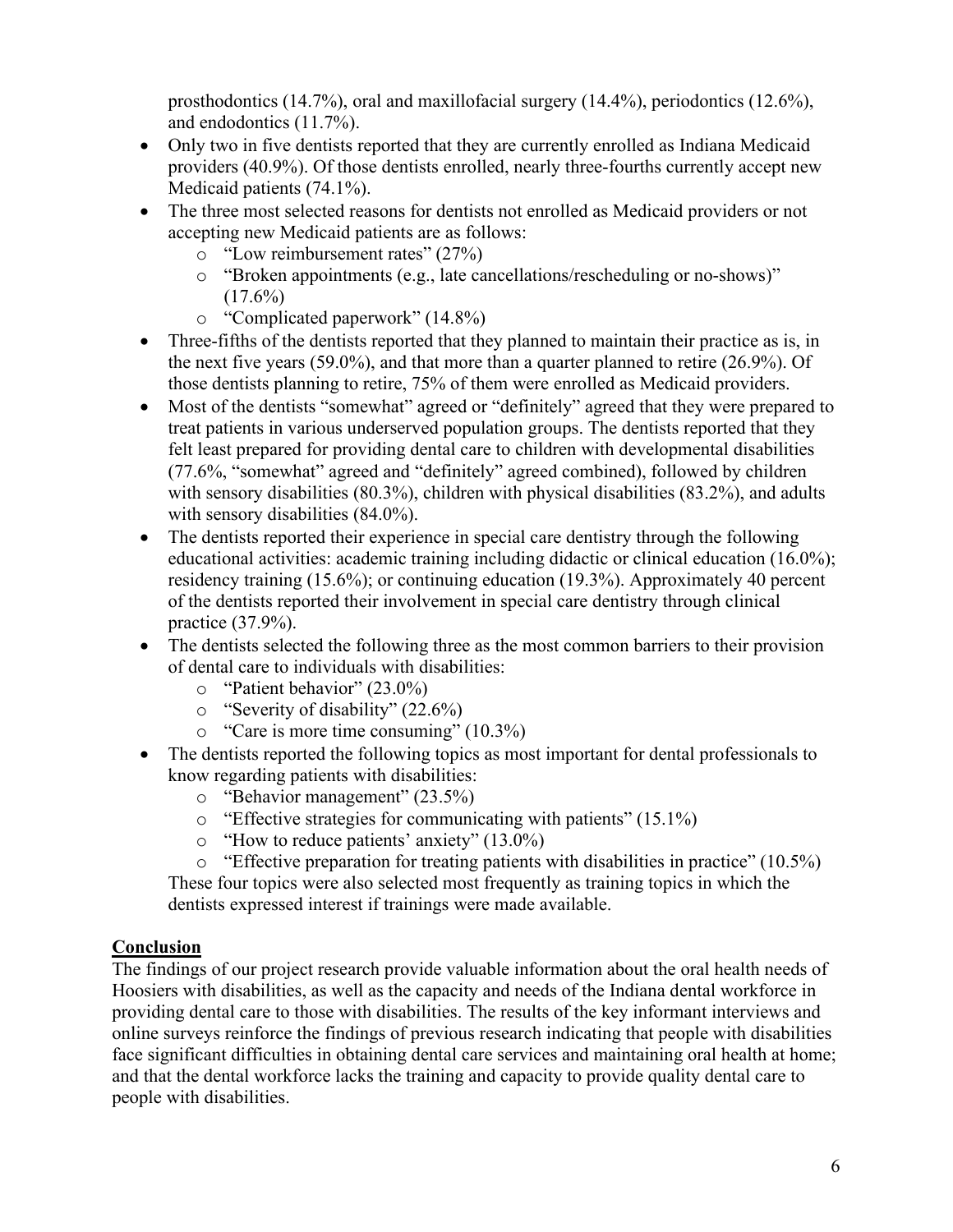Oral health is integral to one's general health and well-being. Access to appropriate dental care and good oral hygiene are critical for achieving optimal health for Hoosiers with disabilities. Changes in multiple areas are necessary for Hoosiers with disabilities to obtain equitable oral health outcomes and receive person-centered, quality dental care. Below are our recommendations to improve the oral and dental care experiences of this group.

### **Recommendations**

On the basis of the findings of comprehensive literature reviews, key informant interviews and online surveys, we make the following policy and practice recommendations:

### *Policy Recommendations*

- 1) **Increase the number of Medicaid providers and reimbursement rates in Indiana.** Roughly 60% of adults with intellectual and developmental disabilities (IDD) have Medicaid coverage.<sup>8</sup> However, many states face a shortage of dental providers willing to enroll in their Medicaid programs.<sup>32</sup> In 2019, about 12.9% of Hoosiers were identified as having a cognitive disability.<sup>33</sup> Low reimbursement rates are frequently cited as the main reason for not accepting patients insured by Medicaid.<sup>29,31,6,34</sup>
- 2) **Increase education, including experiential education opportunities working with underserved populations, during dental and dental hygiene school**. Research has shown that dental providers who received hands-on experience have a greater likelihood of treating patients with disabilities, greater satisfaction working with people with disabilities, and the perception of fewer barriers to providing care to this population.<sup>23,35</sup>
- 3) **Expand the definition of medically underserved populations (MUP) for student loan forgiveness and repayment programs**. 8,36,37 The majority of health professional doctorate program graduates have student loan debt. The average educational debt for dental school graduates in 2019 was  $$292,169<sup>38</sup>$  and the debt-to-income ratio has increased over the past decade.<sup>39</sup> Reducing education debt by encouraging the provision of care to individuals with special needs should be the number one priority of public health, dentistry, and medicine.<sup>40</sup> The MUP designation also provides for special research grants, and Medicaid reimbursements can be enhanced under specific programs.<sup>41</sup> In 2006, the Health Resources and Services Administration (HRSA) Advisory Committee on Training in Primary Care Medicine and Dentistry recommended that the definition of MUP be expanded to include people with intellectual disabilities.<sup>42</sup> However, the federal government has yet to designate people with disabilities as a MUP.
- 4) **Increase integration of oral health and primary health care**. The delivery of preventive oral health services (POHS) in medical settings allows for dental services in communities without a sufficient dental workforce.<sup>43</sup> The majority of patients, dentists, physicians, and Medicaid dental administers believe that oral health and overall health are connected, and that collaborative care can improve patient outcomes.<sup>44</sup> Dentists are also interested in expanding dental care to non-traditional dental care locations such as community health centers, primary care offices, or community centers.<sup>44</sup> State Medicaid policies that allow for POHS in medical offices have been shown to be an effective strategy to increase access to dental care and thus improve oral health for this high-needs population, specifically young children with IDD.<sup>43</sup> Medical providers can monitor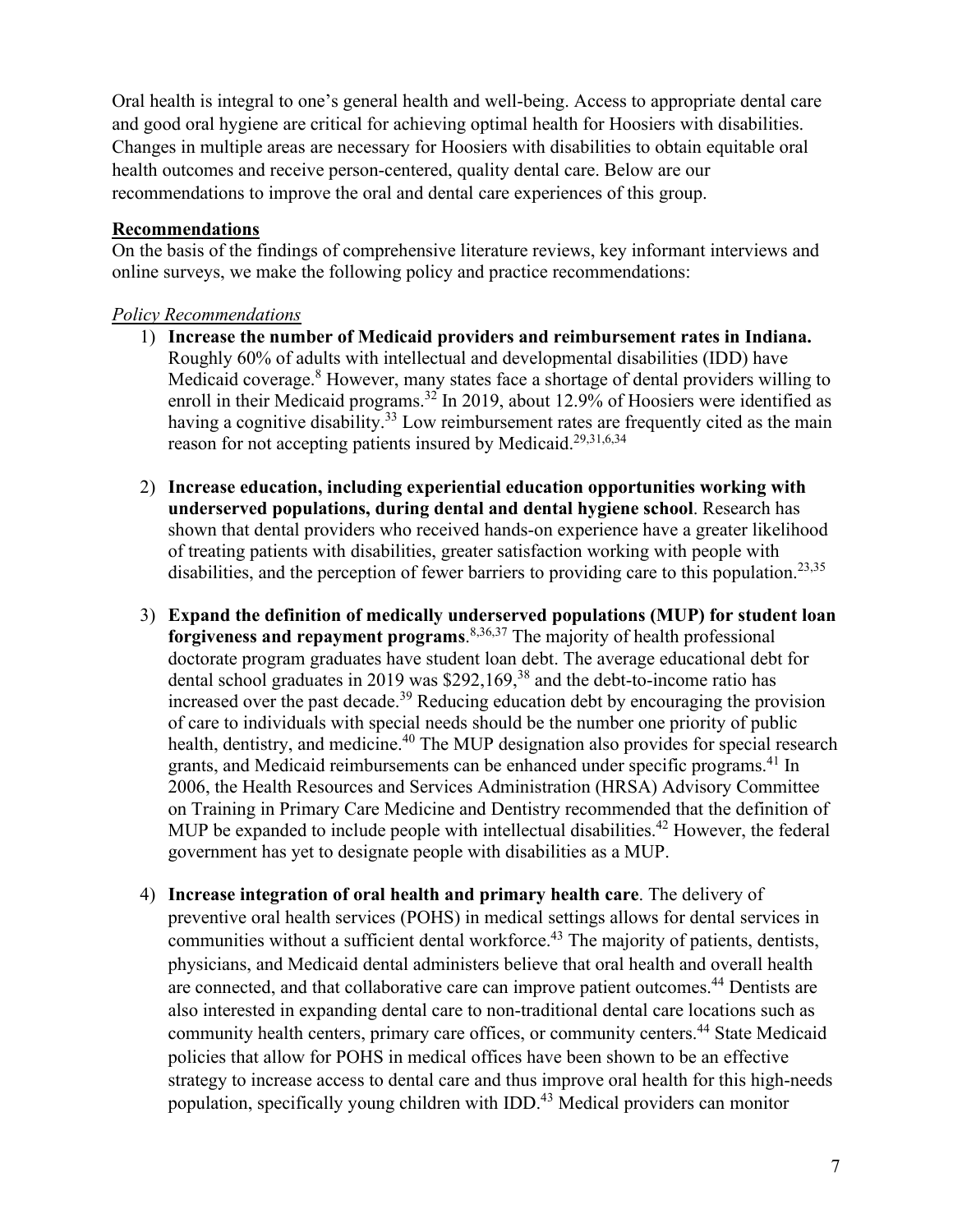children's oral health, provide referrals, and facilitate dental visits for the highest-risk children until they have a dental home.<sup>45</sup> The Centers for Disease Control and Prevention is currently developing a national framework to integrate medical and dental care to support populations with unmet oral health needs.<sup>46</sup>

5) **Provide "virtual dental homes" for adults with disabilities who cannot easily access the nearest dental provider.** A virtual dental home is a type of telehealth service that provides ongoing, year-round access to preventive oral health services in community settings (e.g., schools, group homes, and adult daycare) and delivers evidence-based preventive care aimed at sustainable oral health.<sup>47</sup> Dental hygienists and assistants collect dental information, conduct exams, and collaborate with dentists to create treatment plans. This type of intervention is less expensive and allows for greater access to dental care for children, seniors, and people with disabilities because it provides dental care in community settings.48

## *Practice Recommendations*

- 1) **Dental providers need to provide patient-centered quality care to patients with disabilities.** Patient-centered care means that a person and their social well-being is at the center of the decision-making process, with an understanding of the significant roles played by individual behavior, context, and lifestyle. 49 For patient-centered care to be successful for people with disabilities, dental providers need more training to be clinically competent to provide quality care to this population. This also includes enhancing their disability cultural competence about how to work with people with disabilities. Additionally, dental services need to be accessible to people with disabilities in regard to access to the dentist's office, office setup, dental equipment, and communication with patients. Dental providers should provide behavioral, social, and physical support to help patients with SHCN receive services.<sup>50</sup>
- 2) **For the provision of quality dental care to people with disabilities, the dental workforce needs to consider communication styles, accommodations, and accessible care, in addition to clinical competence**.
	- a. Good communication is essential to good clinical practice and reduces patient anxiety.51 Examples of accommodations include the following: allow for extra time for an individual to respond; minimize background noise; use pre-prepared written responses; not shout or use jargon; know when and when not to use gestures; and provide sign-language interpreters.<sup>51,52</sup> It is also important to speak to the patient with a disability directly.
	- b. Provide accommodation based on individual need.
		- i. For individuals with vision disability, dental providers should utilize the individual's other senses to facilitate a positive experience (e.g., descriptive explanation of every step of examinations [audio cues]).<sup>53</sup> Dental providers should work with these individuals to accomplish oral hygiene tasks independently and communicate ways to adapt their routines.54
		- ii. For patients with mobility limitations, patients or caregivers should be asked about their preferred method for transfer to the dental chair and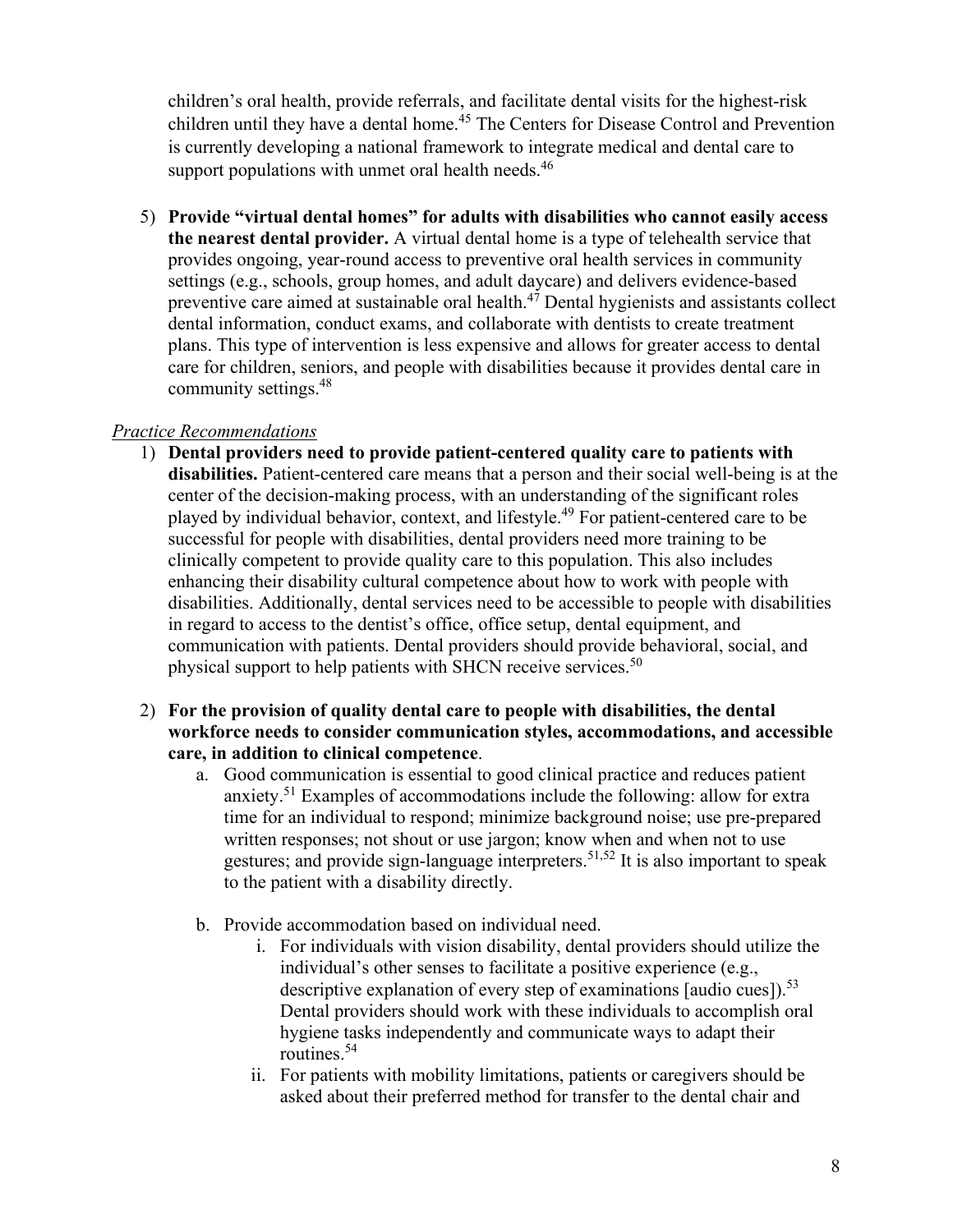receive help transferring if needed. Transfer steps should be practiced by the dental team before a transfer is attempted, and, during transfer, a patient's anxiety can be addressed by announcing each step beforehand.<sup>53</sup>

- iii. For individuals who are deaf or hard of hearing, communication is crucial. Determine the patient's preference for communication.<sup>52</sup> Accommodations include removing unnecessary background noise and music, using visual clues, using clear face masks/shields to allow for lip reading, and providing sign language interpreters.53
- iv. For children with SHCN, such as those with autism spectrum disorder, dental providers can provide educational and behavior guidance techniques before and during appointments.<sup>55</sup> Techniques include the use of picture cards, instructional video clips, and virtual reality.55 This may help patients feel less overwhelmed by the multiple forms of stimuli and become comfortable with providers. Allow for flexibility when scheduling appointments and minimize wait times.<sup>53,56</sup> Pre-visits can aid in desensitization, and use of social stories and pictures can also reduce anxiety. 53,56,57
- c. To provide accessible dental care for patients with disabilities, the dental workforce needs training on the concepts of access under disability civil rights laws, such as the Americans with Disabilities Act and Section 504 0f the Rehabilitation Act, including effective communication, barrier removal, and modifications to practices and procedures to accommodate patients with disabilities.58
- 3) **Proper oral health education for people with disabilities and their caregivers is integral to meeting the long-term oral health needs of people with disabilities.** Both caregivers and individuals with disabilities report that they need better education about maintaining oral health and how to access dental services.<sup>30,28,59</sup> For example, mothers of children with Down syndrome reported being unaware of their children's dental problems and the benefits of a dental visit.<sup>11</sup> Dental care providers can assist them by providing oral health education that is practical and customizable to individuals' and their caregivers' needs.<sup>60</sup>
- 4) **For people with disabilities to achieve optimal oral health, paid and family caregivers are encouraged to provide appropriate support to individuals with disabilities to regularly engage in oral hygiene at home.** The individuals with disabilities should be encouraged to develop independent skills as well as being assisted when necessary. Creating a daily oral care routine can help facilitate oral care for people with intellectual disabilities.<sup>12</sup> Scheduling oral care at set times can make it easier to remember when to do it, and doing oral care in a relaxing environment can be helpful.<sup>12</sup> Caregivers should provide verbal reminders and be models for people with disabilities on how to properly clean teeth.<sup>12</sup>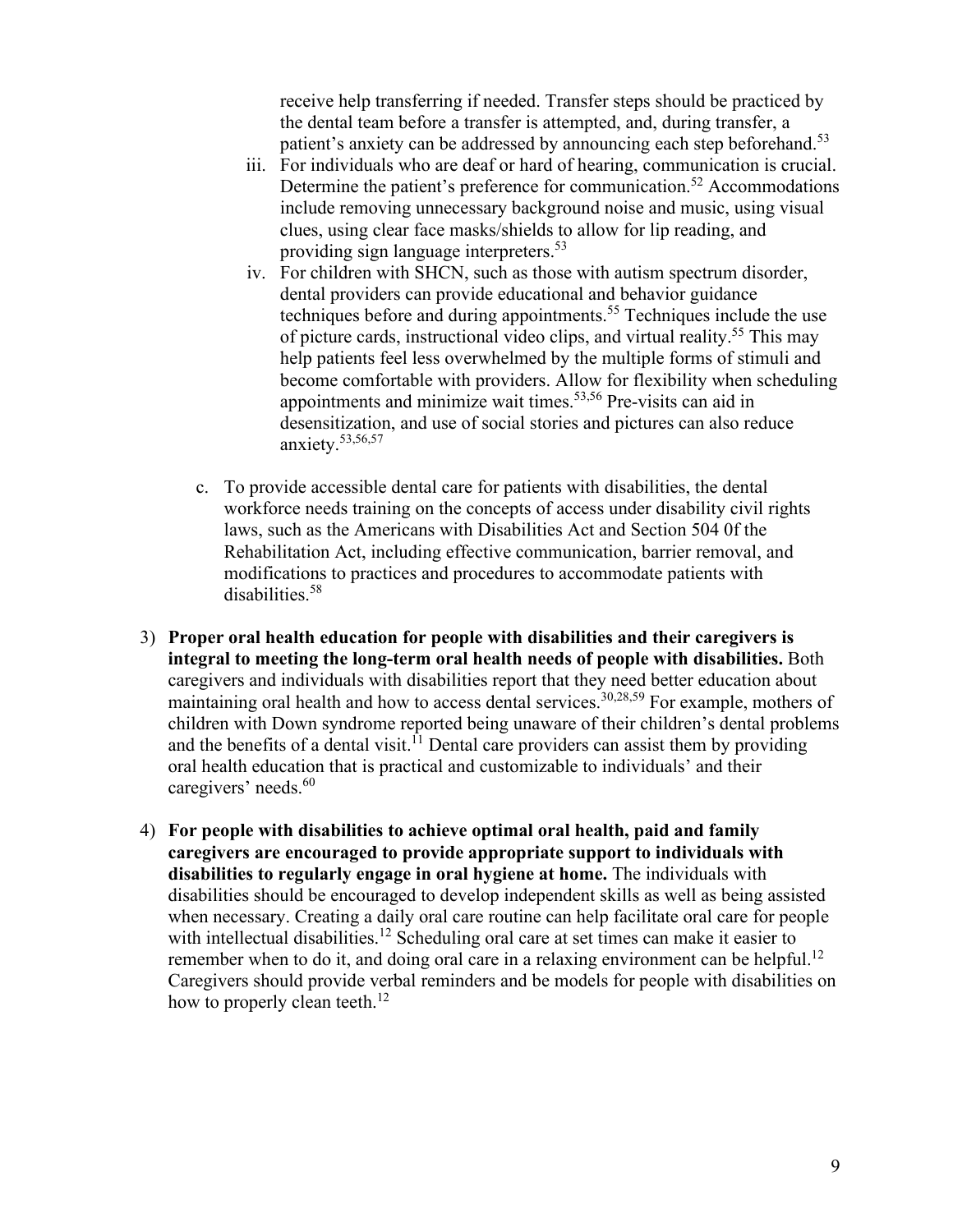#### **References**

- 1. Hansen, C., Curl, C., & Geddis-Regan, A. (2021). Barriers to the provision of oral health care for people with disabilities. *BDJ In Practice, 34*(3), 30-34.
- 2. Glassman, P., & Subar, P. (2009). Planning dental treatment for people with special needs. *Dental Clinics of North America*, *53*(2), 195-205.
- 3. Wilson, N. J., Lin, Z., Villarosa, A., & George, A. (2018). Oral health status and reported oral health problems in people with intellectual disability: A literature review. *Journal of Intellectual Developmental Disability, 44*(3), 292-304.
- 4. Khokhar, V., Kawatra, S., & Pathak, S. (2016). Dental Management of Children with Special Health Care Needs (SHCN)–A Review. *British Journal of Medicine & Medical Research, 17*(7), 1-16.
- 5. Horner-Johnson, W., & Dobbertin, K. (2016). Dental insurance and dental care among working-age adults: Differences by type and complexity of disability. *Journal of Public Health Dentistry*, *76*(4), 330-339.
- 6. Byrappagari, D., Jung, Y., & Chen, K. (2018). Oral health care for patients with developmental disabilities: A survey of Michigan general dentists. *Special Care in Dentistry*, *38*(5), 281-290.
- 7. Fisher, K., (2012). Is there anything to smile about? A review of oral care for individuals with intellectual and developmental disabilities. *Nursing Research and Practice,* 2012:860692*.* doi: [10.1155/2012/860692.](https://dx.doi.org/10.1155%2F2012%2F860692)
- 8. National Council on Disability (2017). *Issue Brief: Neglected for Too Long: Dental Care for People with Intellectual and Developmental Disabilities*. Washington, DC: National Council on Disability.
- 9. Rashid-Kandvani, F., Nicolau, B., & Bedos, C. (2015). Access to dental services for people using a wheelchair. *American Journal of Public Health*, *105*(11), 2312-2317.
- 10. The Independence Center (n.d.). *Creating disability-friendly dental practices*. The Independence Center Research Report[. https://www.theindependencecenter.org/wp](https://www.theindependencecenter.org/wp-content/uploads/2019/07/Creating-Disability-Friendly-Dental-Practices_Final2.pdf)[content/uploads/2019/07/Creating-Disability-Friendly-Dental-Practices\\_Final2.pdf](https://www.theindependencecenter.org/wp-content/uploads/2019/07/Creating-Disability-Friendly-Dental-Practices_Final2.pdf)
- 11. Ummer-Christian, R., Iacono, T., Grills, N., Pradhan, A., Hughes, N., & Gussy, M. (2018). Access to dental services for children with intellectual and developmental disabilities–A scoping review. *Research in Developmental Disabilities, 74*, 1-13.
- 12. Chadwick, D., Chapman, M., & Davies, G. (2018). Factors affecting access to daily oral and dental care among adults with intellectual disabilities. *Journal of Applied Research in Intellectual Disabilities*, *31*(3), 379-394.
- 13. Ziegler, J., & Spivack, E. (2018). Nutritional and dental issues in patients with intellectual and developmental disabilities. *The Journal of the American Dental Association, 149*(4), 317-321.
- 14. Salama, F. S., Kebriaei, A., & Durham, T. (2011). Oral care for special needs patients: A survey of Nebraska general dentists. *Pediatric Dentistry*, *33*(5), 409-414.
- 15. Reichard, A., Turnbull, H. R., & Turnbull, A. P. (2001). Perspectives of dentists, families, and case managers on dental care for individuals with developmental disabilities in Kansas. *Mental Retardation*, *39*(4), 268-285.
- 16. Johnson, T. L. (2000). Pilot study of dental hygienists' comfort and confidence levels and care planning for patients with disabilities. *Journal of Dental Education*, *64*(12), 839-846.
- 17. Waldman, H. B., Fenton, S. J., Perlman, S. P., & Cinotti, D. A. (2005). Preparing dental graduates to provide care to individuals with special needs. *Journal of Dental Education*, *69*(2), 249-254.
- 18. Commission on Dental Accreditation (2019). Accreditation standards for dental education programs. Chicago: American Dental Association.

[https://www.ada.org/~/media/CODA/Files/2019\\_pde.pdf?la=en](https://www.ada.org/%7E/media/CODA/Files/2019_pde.pdf?la=en)

- 19. American Dental Association (2018). *Principles of Ethics & Code of Professional Conduct*. Chicago: American Dental Association, November 2018.
- 20. National Council on Disability (2019, August 14). At NCD's recommendation, all U.S. dental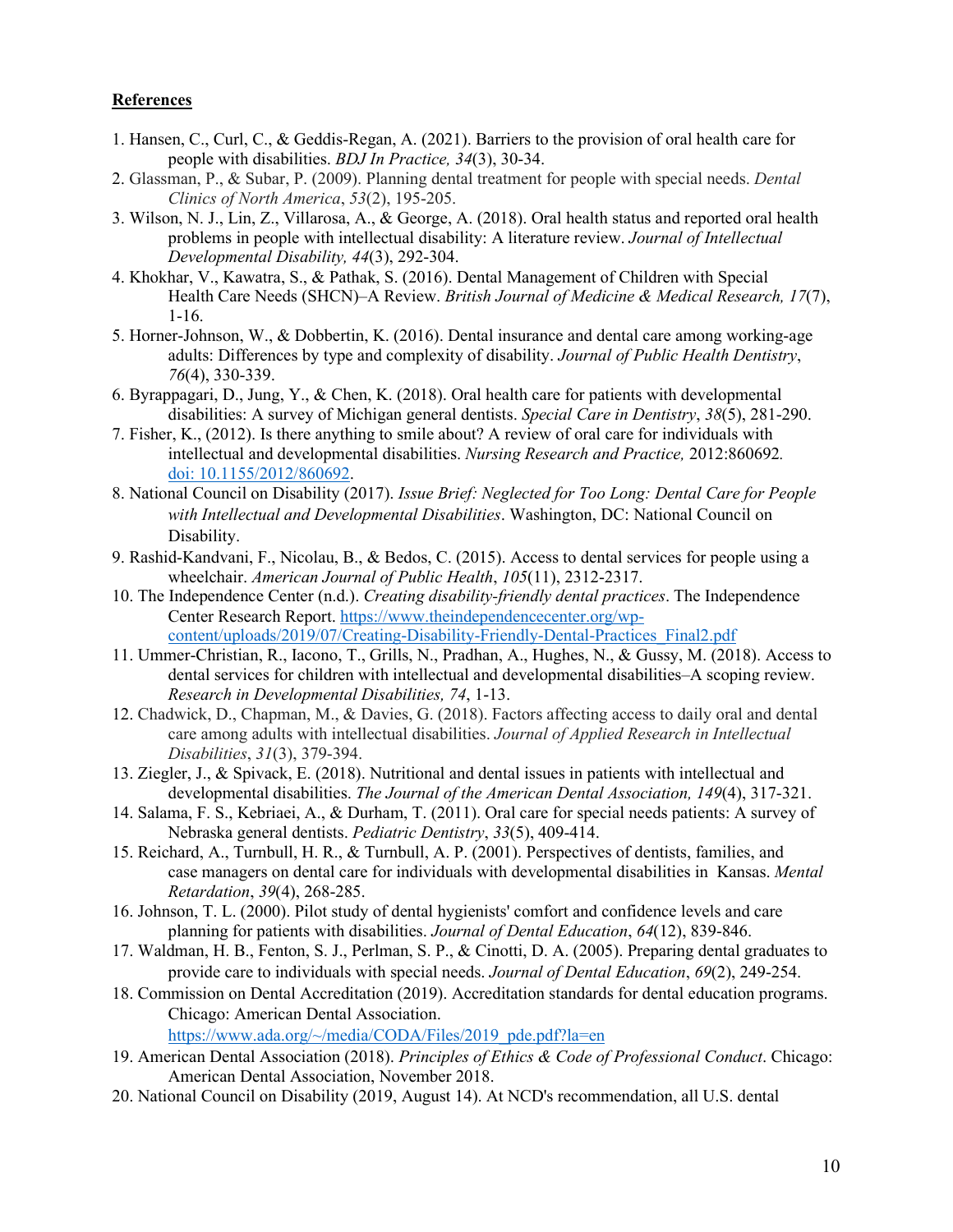schools will train students to manage treatment of people with intellectual, developmental disabilities. *PR Newswire*. [https://www.prnewswire.com/news-releases/at-ncds-recommendation](https://www.prnewswire.com/news-releases/at-ncds-recommendation-all-us-dental-schools-will-train-students-to-manage-treatment-of-people-with-intellectual-developmental-disabilities-300901897.html)[all-us-dental-schools-will-train-students-to-manage-treatment-of-people-with-intellectual](https://www.prnewswire.com/news-releases/at-ncds-recommendation-all-us-dental-schools-will-train-students-to-manage-treatment-of-people-with-intellectual-developmental-disabilities-300901897.html)[developmental-disabilities-300901897.html](https://www.prnewswire.com/news-releases/at-ncds-recommendation-all-us-dental-schools-will-train-students-to-manage-treatment-of-people-with-intellectual-developmental-disabilities-300901897.html)

- 21. Inglehart, M. R., Schneider, B. K., Bauer, P. A., Dharia, M. M., & McDonald, N. J. (2014). Providing care for underserved patients: endodontic residents', faculty members', and endodontists' educational experiences and professional attitudes and behavior. *Journal of Dental Education*, *78*(5), 735-744.
- 22. Dao, L. P., Zwetchkenbaum, S., & Inglehart, M. R. (2005). General dentists and special needs patients: Does dental education matter?. *Journal of Dental Education*, *69*(10), 1107-1115.
- 23. Watters, A. L., Stabulas-Savage, J., Toppin, J. D., Janal, M. N., & Robbins, M. R. (2015). Incorporating experiential learning techniques to improve self-efficacy in clinical special care dentistry education. *Journal of Dental Education*, *79*(9), 1016-1023.
- 24. Vainio, L., Krause, M., & Inglehart, M. R. (2011). Patients with special needs: dental students' educational experiences, attitudes, and behavior. *Journal of Dental Education*, *75*(1), 13-22.
- 25. Holder, M., Waldman, H. B., & Hood, H. (2009). Preparing health professionals to provide care to individuals with disabilities. *International Journal of Oral Science*, *1*(2), 66-71.
- 26. Dehaitem, M. J., Ridley, K., Kerschbaum, W. E., & Inglehart, M. R. (2008). Dental hygiene education about patients with special needs: A survey of US programs. *Journal of Dental Education*, *72*(9), 1010-1019.
- 27. Parker, S. S., & Hew, J. K. (2013). Attitudes towards treating individuals with disabilities: A survey of dental hygiene students and dental hygiene faculty. *Journal of Oral Hygiene & Health*, 1-5.
- 28. Lee, J. C., Dumayas, D. D., Hamilton, L., & Norris, M. (2020a). Experiences in dental care access among Hoosiers with disabilities: Summary of key informant interviews. [https://www.iidc.indiana.edu/che/doc/hoosiers-with-disabilities-and-their-family-caregivers\\_key](https://www.iidc.indiana.edu/che/doc/hoosiers-with-disabilities-and-their-family-caregivers_key-informant-interview-themes_ff.pdf)[informant-interview-themes\\_ff.pdf](https://www.iidc.indiana.edu/che/doc/hoosiers-with-disabilities-and-their-family-caregivers_key-informant-interview-themes_ff.pdf)
- 29. Lee, J. C., Dumayas, D. D., Hamilton, L., & Norris, M. (2020b). Capacity and needs of Indiana dental workforce to meet oral health needs of Hoosiers with disabilities: Summary of key informant interviews. [https://www.iidc.indiana.edu/che/doc/indiana-dental-workforce\\_key-informant](https://www.iidc.indiana.edu/che/doc/indiana-dental-workforce_key-informant-interview-themes_ff.pdf)[interview-themes\\_ff.pdf](https://www.iidc.indiana.edu/che/doc/indiana-dental-workforce_key-informant-interview-themes_ff.pdf)
- 30. Lee, J. C., Dumayas, D. D., Hamilton, L., & Norris, M. (2021). Oral health for Hoosiers with disabilities: Family caregiver survey report. [https://www.iidc.indiana.edu/che/doc/indiana-family](https://www.iidc.indiana.edu/che/doc/indiana-family-caregiver-survey.pdf)[caregiver-survey.pdf](https://www.iidc.indiana.edu/che/doc/indiana-family-caregiver-survey.pdf)
- 31. Lee, J. C., Dumayas, D. D., Norris, M., & Hamilton, L.(2020c). Oral health for Hoosiers with disabilities: Indiana dentist survey report. [https://www.iidc.indiana.edu/che/doc/indiana-dentist](https://www.iidc.indiana.edu/che/doc/indiana-dentist-survey-project.pdf)[survey-project.pdf](https://www.iidc.indiana.edu/che/doc/indiana-dentist-survey-project.pdf)
- 32. Maxey, H. L., Norwood, C. W., Vaughn, S. X., Wang, Y., Marsh, S., & Williams, J. (2018). Dental safety net capacity: An innovative use of existing data to measure dentists' clinical engagement in state Medicaid programs. *Journal of Public Health Dentistry*, *78*(3), 266-274.
- 33. Centers for Disease Control and Prevention (CDC), National Center on Birth Defects and Developmental Disabilities, Division of Human Development and Disability. (n.d.). *Disability and Health Data System (DHDS) Data* [online]. [https://dhds.cdc.gov](https://dhds.cdc.gov/)
- 34. Okunseri, C., Bajorunaite, R., Abena, A., Self, K., Iacopino, A. M., & Flores, G. (2008). Racial/ethnic disparities in the acceptance of Medicaid patients in dental practices. *Journal of Public Health Dentistry*, *68*(3), 149-153.
- 35. Keselyak, N. T., Simmer‐Beck, M., Bray, K. K., & Gadbury‐Amyot, C. C. (2007). Evaluation of an academic service‐learning course on special needs patients for dental hygiene students: A qualitative study. *Journal of Dental Education*, *71*(3), 378-392.
- 36. Saman, D. M., Arevalo, O., & Johnson, A. O. (2010). The dental workforce in Kentucky: Current status and future needs. *Journal of Public Health Dentistry*, *70*(3), 188-196.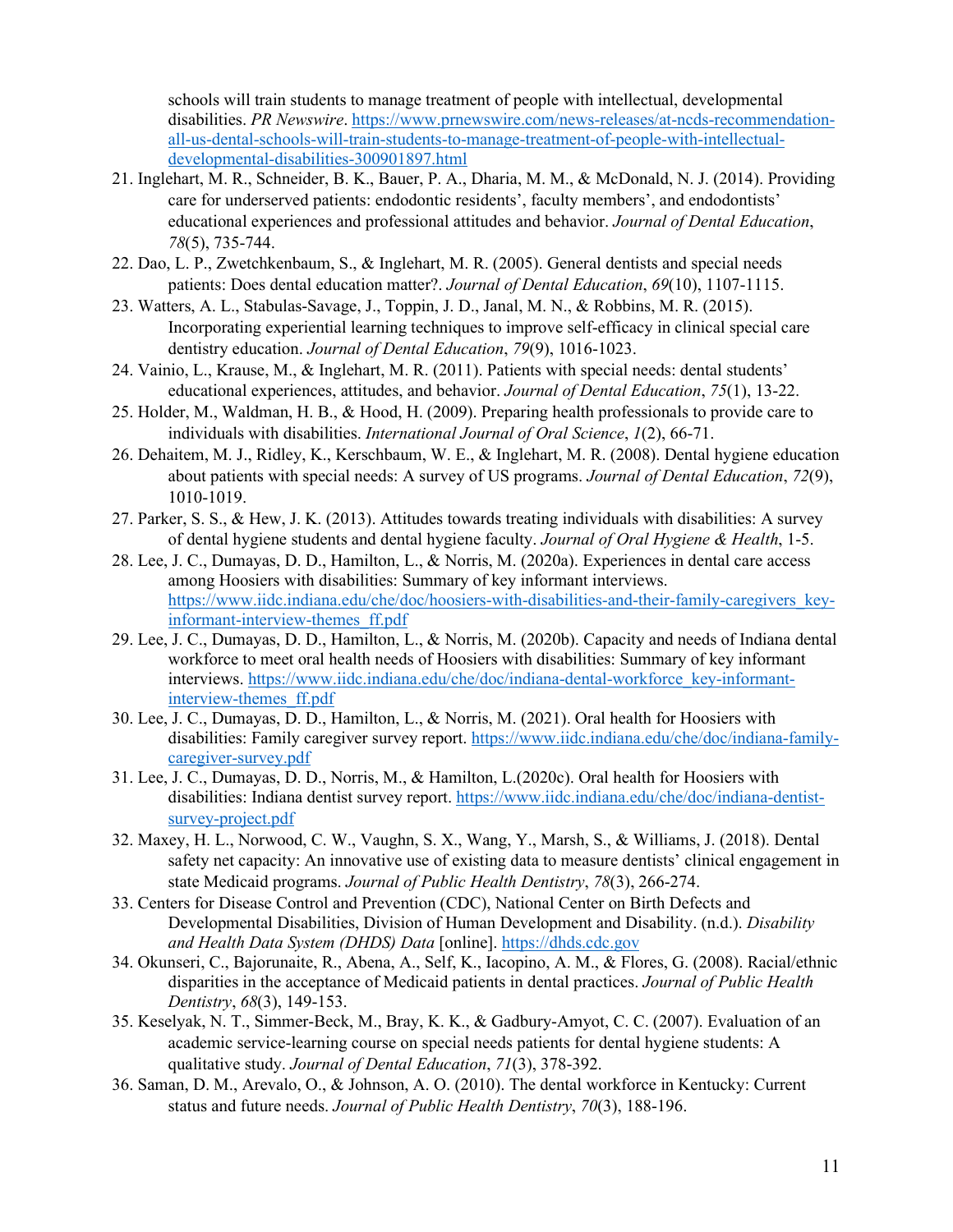- 37. Waldman, H. B., & Perlman, S. P. (2006). Mandating education of dental graduates to provide care to individuals with intellectual and developmental disabilities. *Mental Retardation*, *44*(3), 184-188.
- 38. American Dental Education Association. (March 2020). *ADEA Survey of Dental School Seniors, 2019 Graduating Class Tables Report*. Washington, DC. [https://www.adea.org/ADEA\\_Survey\\_of\\_Dental\\_School\\_Seniors\\_2019\\_Tables\\_Report.pdf](https://www.adea.org/ADEA_Survey_of_Dental_School_Seniors_2019_Tables_Report.pdf)
- 39. Chisholm-Burns, M. A., Spivey, C. A., Stallworth, S., & Zivin, J. G. (2019). Analysis of educational debt and income among pharmacists and other health professionals. *American Journal of Pharmaceutical Education*, *83*(9), 2029-2036.
- 40. Ackerman, M. B., Waldman, H. B., & Perlman, S. (2014). Indebted to the bank or the profession? New doctor debt and its effect on access to care. *Special Care Dentistry, 34*(4), 161-163.
- 41. Ackerman, M. B. (2013). People with intellectual disabilities must be designated a medically underserved population. *Special Care Dentistry, 33*(5), 207-208.
- 42. Health Resources & Services Administration. (2006). Advisory committee on training in primary care medicine and dentistry: The role of Title VII, Section 747 in preparing primary care practicioners to care for the underserved and other high-rish groups and vulnerable populations. [https://www.hrsa.gov/sites/default/files/hrsa/advisory-committees/primarycare](https://www.hrsa.gov/sites/default/files/hrsa/advisory-committees/primarycare-dentist/reports/report-2006.pdf)[dentist/reports/report-2006.pdf](https://www.hrsa.gov/sites/default/files/hrsa/advisory-committees/primarycare-dentist/reports/report-2006.pdf)
- 43. Kranz, A. M., Preisser, J. S., & Rozier, R. G. (2015). Effects of physician-based preventive oral health services on dental caries. *Pediatrics, 136*(1), 107-114.
- 44. DentaQuest. (2019). ). *Reversible decay: Oral health is a public health problem we can solve*. Boston, MA.<https://dentaquest.com/pdfs/reports/reversible-decay.pdf/>
- 45. Kranz, A. M., Ross, R., Sorbero, M., Kofner, A., Stein, B. D., & Dick, A. W. (2020). Impact of a Medicaid policy on preventive oral health services for children with intellectual disabilities, developmental disabilities, or both. *The Journal of the American Dental Association, 151*(4), 255- 264.
- 46. Centers for Disease Control and Prevention (CDC), Division of Oral Health. (2020). *CDC announces medical-dental integration partnership*. [https://www.cdc.gov/oralhealth/about/md](https://www.cdc.gov/oralhealth/about/md-integration.html)[integration.html](https://www.cdc.gov/oralhealth/about/md-integration.html)
- 47. Helgeson, M., & Glassman, P. (2013). Oral health delivery systems for older adults and people with disabilities. *Special Care in Dentistry*, *33*(4), 177-189.
- 48. Glassman, P., Harrington, M., & Namakian, M. (2013). The virtual dental home: Improving the oral health of vulnerable and underserved populations using geographically distributed telehealthenabled teams. Pacific Center for Special Care, University of the Pacific, Arthur A. Dugoni School of Dentistry.

https://dental.pacific.edu/sites/default/files/users/user244/VirtualDentalHome\_PolicyBrief\_Aug [2014\\_HD\\_ForPrintOnly.pdf](https://dental.pacific.edu/sites/default/files/users/user244/VirtualDentalHome_PolicyBrief_Aug_2014_HD_ForPrintOnly.pdf)

- 49. Lee, H., Chalmers, N. I., Brow, A., Boynes, S., Monopoli, M., Doherty, M., Croom, O., & Engineer, L. (2018). Person-centered care model in dentistry. *BMC Oral Health*, *18*(1), 1-7.
- 50. Glassman, P., Caputo, A., Dougherty, N., Lyons, R., Messieha, Z., Miller, C., Peltier, B., & Romer, M. (2009). Special Care Dentistry Association consensus statement on sedation, anesthesia, and alternative techniques for people with special needs. *Special Care in Dentistry*, *29*(1), 2-8.
- 51. Dougall, A., & Fiske, J. (2008). Access to special care dentistry, part 1. Access. *British Dental Journal*, *204*(11), 605-616.
- 52. Schniedewind, E., Lindsay, R., & Snow, S. (2020). Ask and ye shall not receive: Interpreter-related access barriers reported by Deaf users of American sign language. *Disability and Health Journal*, *13*(4), 100932.<https://doi.org/10.1016/j.dhjo.2020.100932>
- 53. Devinsky, O., Boyce, D., Robbins, M., & Pressler, M. (2020). Dental health in persons with disability. *Epilepsy & Behavior*, *110*, 107174[. https://doi.org/10.1016/j.yebeh.2020.107174](https://doi.org/10.1016/j.yebeh.2020.107174)
- 54. Mohan, R., Raju, R., Gubbihal, R., & Kousalya, P. S. (2016). Comprehensive dental care for the visually impaired: A review. *International Journal of Oral Health and Medical Research*, *3*(4), 97-101.